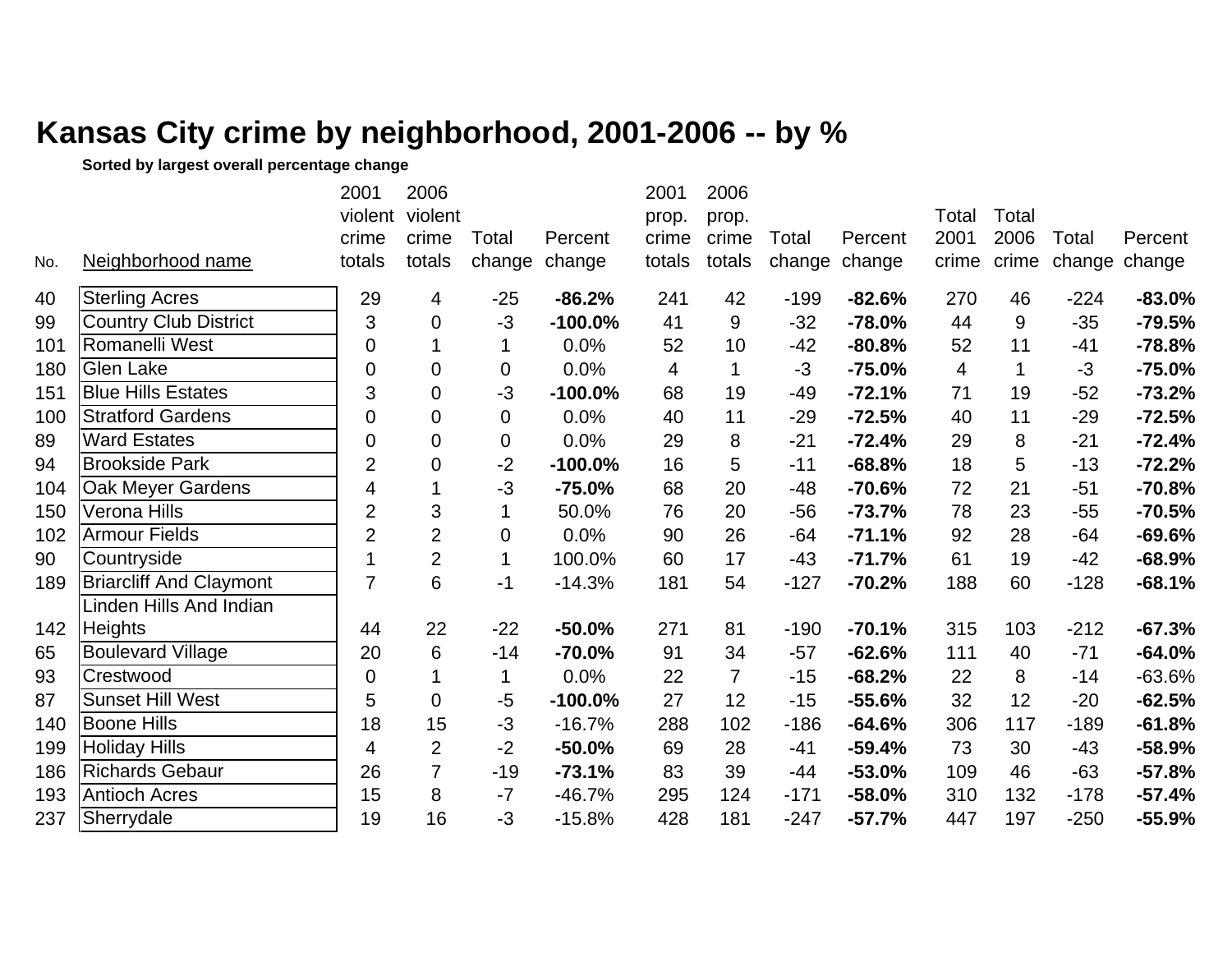| 37             | Cunningham Ridge               | 9              |                | -8             | $-88.9%$  | 85   | 41  | $-44$  | $-51.8%$ | 94   | 42   | $-52$  | $-55.3%$ |
|----------------|--------------------------------|----------------|----------------|----------------|-----------|------|-----|--------|----------|------|------|--------|----------|
| 98             | Greenway Fields                | $\overline{0}$ | 1              | 1              | 0.0%      | 29   | 12  | $-17$  | $-58.6%$ | 29   | 13   | $-16$  | $-55.2%$ |
| 225            | Linden Park                    | $\overline{7}$ | 3              | $-4$           | $-57.1%$  | 81   | 37  | $-44$  | $-54.3%$ | 88   | 40   | $-48$  | $-54.5%$ |
| 66             | Dunbar                         | 12             | $\overline{2}$ | $-10$          | $-83.3%$  | 51   | 27  | $-24$  | $-47.1%$ | 63   | 29   | $-34$  | $-54.0%$ |
| $\overline{7}$ | Crossroads                     | 49             | 17             | $-32$          | $-65.3%$  | 458  | 222 | $-236$ | $-51.5%$ | 507  | 239  | $-268$ | $-52.9%$ |
| 149            | <b>Foxcroft And Glen Arbor</b> | $\mathbf{1}$   | $\mathbf 0$    | $-1$           | $-100.0%$ | 20   | 10  | $-10$  | $-50.0%$ | 21   | 10   | $-11$  | $-52.4%$ |
| 91             | South Plaza                    | 15             | 5              | $-10$          | $-66.7%$  | 247  | 120 | $-127$ | $-51.4%$ | 262  | 125  | $-137$ | $-52.3%$ |
| 84             | Westwood                       | 1              | $\mathbf 0$    | $-1$           | $-100.0%$ | 45   | 22  | $-23$  | $-51.1%$ | 46   | 22   | $-24$  | $-52.2%$ |
| 147            | <b>Red Bridge North</b>        | 3              | 3              | $\mathbf 0$    | 0.0%      | 87   | 41  | $-46$  | $-52.9%$ | 90   | 44   | $-46$  | $-51.1%$ |
| 103            | <b>Armour Hills</b>            | 6              |                | $-5$           | $-83.3%$  | 88   | 45  | $-43$  | $-48.9%$ | 94   | 46   | $-48$  | $-51.1%$ |
| 146            | <b>Bridlespur</b>              | 1              | 1              | $\mathbf 0$    | 0.0%      | 50   | 24  | $-26$  | $-52.0%$ | 51   | 25   | $-26$  | $-51.0%$ |
| 105            | <b>Holmes Park</b>             | 13             | 11             | $-2$           | $-15.4%$  | 161  | 75  | $-86$  | $-53.4%$ | 174  | 86   | $-88$  | $-50.6%$ |
| 161            | Loma Vista                     | 89             | 112            | 23             | 25.8%     | 1296 | 577 | $-719$ | $-55.5%$ | 1385 | 689  | $-696$ | $-50.3%$ |
| 144            | Lea Manor                      | 14             | $9\,$          | $-5$           | $-35.7%$  | 322  | 159 | $-163$ | $-50.6%$ | 336  | 168  | $-168$ | $-50.0%$ |
| 172            | Crossgates                     | 34             | 24             | $-10$          | $-29.4%$  | 238  | 113 | $-125$ | $-52.5%$ | 272  | 137  | $-135$ | $-49.6%$ |
| 229            | Park Plaza                     | 15             | 9              | -6             | $-40.0%$  | 97   | 48  | $-49$  | $-50.5%$ | 112  | 57   | $-55$  | $-49.1%$ |
| 195            | <b>Colonial Square</b>         | 5              | $\mathbf{1}$   | $-4$           | $-80.0%$  | 59   | 32  | $-27$  | $-45.8%$ | 64   | 33   | $-31$  | $-48.4%$ |
| 10             | <b>Crown Center</b>            | 36             | 24             | $-12$          | $-33.3%$  | 413  | 210 | $-203$ | $-49.2%$ | 449  | 234  | $-215$ | $-47.9%$ |
| 39             | <b>Riss Lake</b>               | 19             | 27             | 8              | 42.1%     | 474  | 232 | $-242$ | $-51.1%$ | 493  | 259  | $-234$ | $-47.5%$ |
| 160            | <b>Calico Farms</b>            | 16             | 6              | $-10$          | $-62.5%$  | 105  | 59  | $-46$  | $-43.8%$ | 121  | 65   | $-56$  | $-46.3%$ |
| 79             | Rockhill                       | 9              | 9              | $\overline{0}$ | 0.0%      | 80   | 39  | $-41$  | $-51.3%$ | 89   | 48   | $-41$  | $-46.1%$ |
| 95             | Morningside                    | 15             | 11             | $-4$           | $-26.7%$  | 138  | 72  | $-66$  | $-47.8%$ | 153  | 83   | $-70$  | $-45.8%$ |
| 227            | Parkdale And Walden            | 18             | 6              | $-12$          | $-66.7%$  | 232  | 132 | $-100$ | $-43.1%$ | 250  | 138  | $-112$ | $-44.8%$ |
| 76             | North Hyde Park                | 95             | 74             | $-21$          | $-22.1%$  | 488  | 248 | $-240$ | $-49.2%$ | 583  | 322  | $-261$ | $-44.8%$ |
| 4              | <b>CBD-Downtown</b>            | 145            | 87             | $-58$          | $-40.0%$  | 1675 | 924 | $-751$ | $-44.8%$ | 1820 | 1011 | $-809$ | $-44.5%$ |
| 164            | <b>Hickman Mills</b>           | 30             | 39             | 9              | 30.0%     | 423  | 213 | $-210$ | $-49.6%$ | 453  | 252  | $-201$ | $-44.4%$ |
| 55             | <b>Ivanhoe Northeast</b>       | 75             | 47             | $-28$          | $-37.3%$  | 179  | 95  | $-84$  | $-46.9%$ | 254  | 142  | $-112$ | $-44.1%$ |
| 81             | Old Westport                   | 128            | 97             | $-31$          | $-24.2%$  | 1002 | 542 | $-460$ | $-45.9%$ | 1130 | 639  | $-491$ | $-43.5%$ |
| 41             | <b>Sterling Gardens</b>        | $\,6$          | 3              | $-3$           | $-50.0%$  | 54   | 31  | $-23$  | $-42.6%$ | 60   | 34   | $-26$  | $-43.3%$ |
| 213            | <b>Birmingham Bottoms</b>      | 3              | 6              | 3              | 100.0%    | 175  | 95  | $-80$  | $-45.7%$ | 178  | 101  | $-77$  | $-43.3%$ |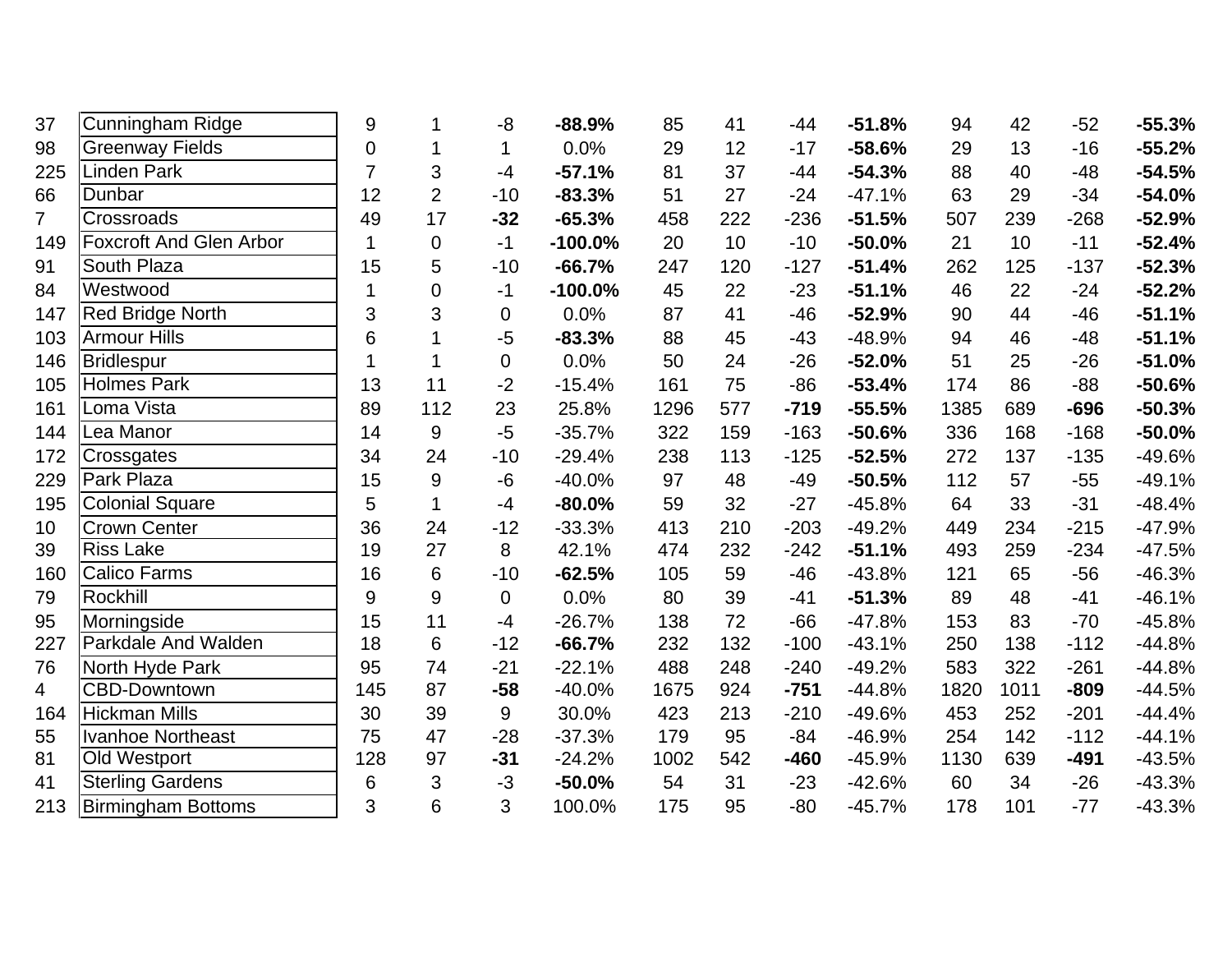| 83  | <b>West Plaza</b>                  | 41             | 32             | -9             | $-22.0%$  | 680 | 378 | $-302$ | $-44.4%$ | 721 | 410 | $-311$ | $-43.1%$ |
|-----|------------------------------------|----------------|----------------|----------------|-----------|-----|-----|--------|----------|-----|-----|--------|----------|
| 238 | Jefferson Highlands                | 19             | 8              | $-11$          | $-57.9%$  | 154 | 91  | $-63$  | $-40.9%$ | 173 | 99  | $-74$  | $-42.8%$ |
| 25  | <b>Beacon Hill</b>                 | 24             | 11             | $-13$          | $-54.2%$  | 136 | 81  | $-55$  | $-40.4%$ | 160 | 92  | $-68$  | $-42.5%$ |
| 196 | <b>River Forest</b>                | 5              | 4              | $-1$           | $-20.0%$  | 62  | 35  | $-27$  | $-43.5%$ | 67  | 39  | $-28$  | $-41.8%$ |
| 6   | <b>Hospital Hill</b>               | 27             | 18             | $-9$           | $-33.3%$  | 366 | 219 | $-147$ | $-40.2%$ | 393 | 237 | $-156$ | $-39.7%$ |
| 77  | <b>Central Hyde Park</b>           | 38             | 37             | $-1$           | $-2.6%$   | 265 | 146 | $-119$ | $-44.9%$ | 303 | 183 | $-120$ | $-39.6%$ |
| 148 | <b>Red Bridge South</b>            | $\overline{7}$ | $\overline{7}$ | $\mathbf 0$    | 0.0%      | 206 | 122 | $-84$  | $-40.8%$ | 213 | 129 | $-84$  | $-39.4%$ |
| 96  | <b>Wornall Homestead</b>           | 3              | 9              | 6              | 200.0%    | 53  | 25  | $-28$  | $-52.8%$ | 56  | 34  | $-22$  | $-39.3%$ |
| 73  | Valentine                          | 52             | 54             | $\overline{2}$ | 3.8%      | 417 | 233 | $-184$ | $-44.1%$ | 469 | 287 | $-182$ | $-38.8%$ |
| 106 | <b>Tower Homes</b>                 | 35             | 40             | 5              | 14.3%     | 513 | 296 | $-217$ | $-42.3%$ | 548 | 336 | $-212$ | $-38.7%$ |
| 205 | Ravenwood-Somerset                 | 21             | $\mathbf{1}$   | $-20$          | $-95.2%$  | 104 | 76  | $-28$  | $-26.9%$ | 125 | 77  | $-48$  | $-38.4%$ |
| 54  | <b>Ivanhoe Southeast</b>           | 90             | 52             | $-38$          | $-42.2%$  | 239 | 151 | $-88$  | $-36.8%$ | 329 | 203 | $-126$ | $-38.3%$ |
| 82  | Plaza Westport                     | 18             | 12             | $-6$           | $-33.3%$  | 291 | 179 | $-112$ | $-38.5%$ | 309 | 191 | $-118$ | $-38.2%$ |
| 97  | <b>Country Club</b>                | 1              | $\overline{0}$ | -1             | $-100.0%$ | 20  | 13  | $-7$   | $-35.0%$ | 21  | 13  | $-8$   | $-38.1%$ |
| 110 | <b>Waldo Homes</b>                 | 11             | 8              | $-3$           | $-27.3%$  | 122 | 75  | $-47$  | $-38.5%$ | 133 | 83  | $-50$  | $-37.6%$ |
| 11  | <b>Union Hill</b>                  | 11             | 15             | 4              | 36.4%     | 154 | 88  | $-66$  | $-42.9%$ | 165 | 103 | $-62$  | $-37.6%$ |
| 13  | Northeast Industrial District      | 19             | 18             | $-1$           | $-5.3%$   | 361 | 220 | $-141$ | $-39.1%$ | 380 | 238 | $-142$ | $-37.4%$ |
| 107 | <b>Ward Parkway</b>                | 23             | 12             | $-11$          | $-47.8%$  | 247 | 158 | $-89$  | $-36.0%$ | 270 | 170 | $-100$ | $-37.0%$ |
|     | Marlborough                        |                |                |                |           |     |     |        |          |     |     |        |          |
| 129 | Heights/Marlborough Pride          | 124            | 76             | $-48$          | $-38.7%$  | 435 | 279 | $-156$ | $-35.9%$ | 559 | 355 | $-204$ | $-36.5%$ |
| 71  | <b>Coleman Highlands</b>           | 1              | $\mathbf 0$    | $-1$           | $-100.0%$ | 55  | 36  | $-19$  | $-34.5%$ | 56  | 36  | $-20$  | $-35.7%$ |
| 187 | Harlem                             | $\mathbf 1$    | 5              | 4              | 400.0%    | 27  | 13  | $-14$  | $-51.9%$ | 28  | 18  | $-10$  | $-35.7%$ |
| 191 | Crestview                          | 24             | 12             | $-12$          | $-50.0%$  | 244 | 161 | $-83$  | $-34.0%$ | 268 | 173 | $-95$  | $-35.4%$ |
|     |                                    |                |                |                |           |     |     |        |          |     |     |        |          |
| 121 | <b>Neighbors United For Action</b> | 32             | 29             | $-3$           | $-9.4%$   | 245 | 150 | $-95$  | $-38.8%$ | 277 | 179 | $-98$  | $-35.4%$ |
| 64  | <b>Knoches Park</b>                | 63             | 68             | 5              | 7.9%      | 294 | 164 | $-130$ | $-44.2%$ | 357 | 232 | $-125$ | $-35.0%$ |
| 43  | <b>Eastwood Hills East</b>         | 49             | 34             | $-15$          | $-30.6%$  | 226 | 145 | $-81$  | $-35.8%$ | 275 | 179 | $-96$  | $-34.9%$ |
| 157 | <b>St Catherines Gardens</b>       | 8              | 11             | 3              | 37.5%     | 81  | 47  | $-34$  | $-42.0%$ | 89  | 58  | $-31$  | $-34.8%$ |
| 67  | <b>Center City</b>                 | 28             | 17             | $-11$          | $-39.3%$  | 107 | 71  | $-36$  | $-33.6%$ | 135 | 88  | $-47$  | $-34.8%$ |
| 46  | Leeds                              | 18             | 10             | $-8$           | $-44.4%$  | 198 | 132 | $-66$  | $-33.3%$ | 216 | 142 | $-74$  | $-34.3%$ |
| 112 | <b>Rockhill Manor</b>              | 29             | 28             | $-1$           | $-3.4%$   | 209 | 131 | $-78$  | $-37.3%$ | 238 | 159 | $-79$  | $-33.2%$ |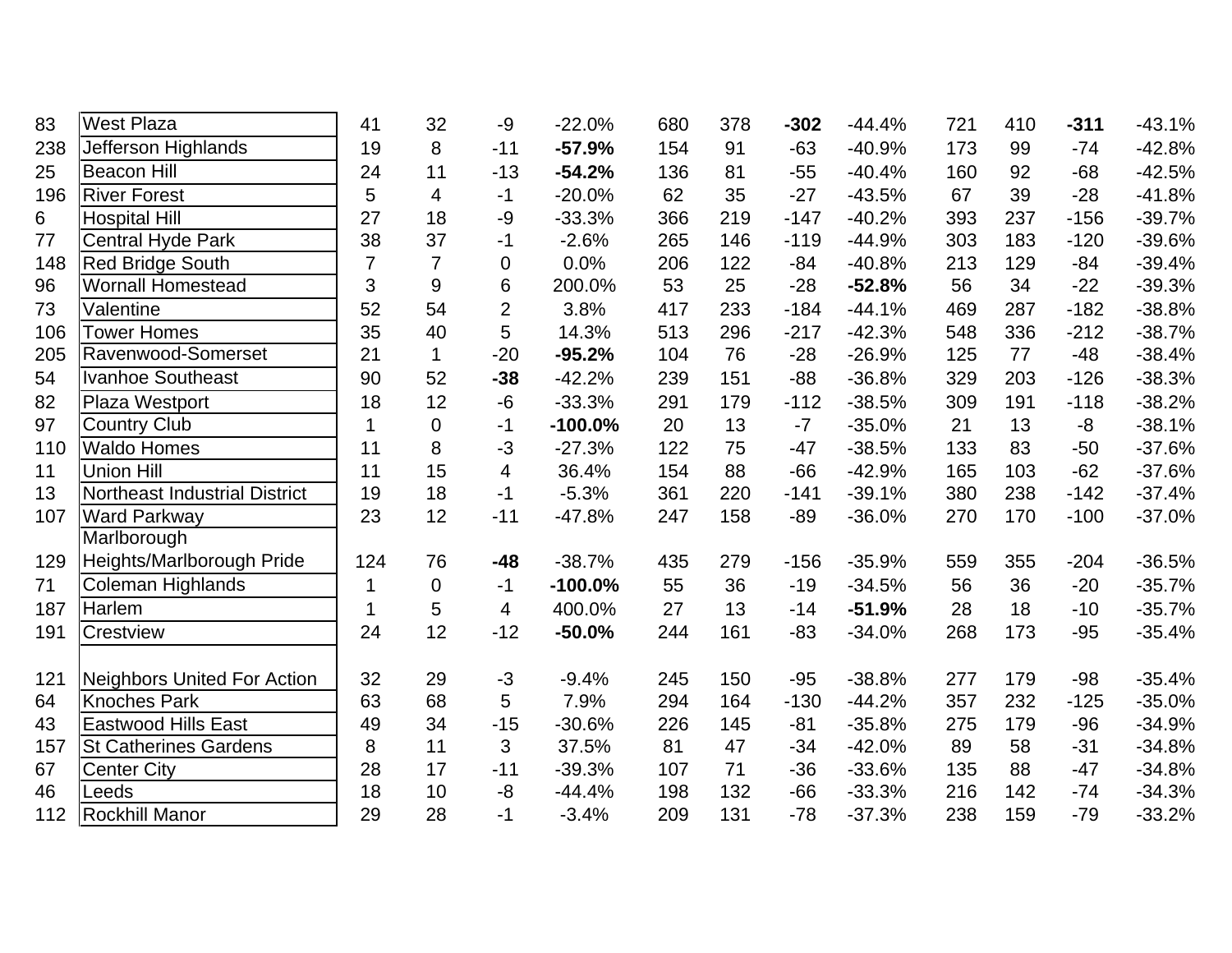| 235         | <b>New Mark</b>                     | 6              | 4              | $-2$           | $-33.3%$  | 116 | 78  | $-38$  | $-32.8%$ | 122 | 82  | $-40$  | $-32.8%$ |
|-------------|-------------------------------------|----------------|----------------|----------------|-----------|-----|-----|--------|----------|-----|-----|--------|----------|
| 162         | Fairlane                            | 53             | 57             | 4              | 7.5%      | 506 | 319 | $-187$ | $-37.0%$ | 559 | 376 | $-183$ | $-32.7%$ |
| 38          | <b>Ashland Ridge</b>                | 13             | 11             | $-2$           | $-15.4%$  | 165 | 109 | $-56$  | $-33.9%$ | 178 | 120 | $-58$  | $-32.6%$ |
| 75          | <b>Broadway Gillham</b>             | 54             | 38             | $-16$          | $-29.6%$  | 531 | 357 | $-174$ | $-32.8%$ | 585 | 395 | $-190$ | $-32.5%$ |
| 92          | 49-63 - Western                     | 27             | 28             | $\mathbf 1$    | 3.7%      | 350 | 227 | $-123$ | $-35.1%$ | 377 | 255 | $-122$ | $-32.4%$ |
| $\mathbf 1$ | <b>Columbus Park Industrial</b>     | 6              | $\mathbf{1}$   | $-5$           | $-83.3%$  | 28  | 22  | $-6$   | $-21.4%$ | 34  | 23  | $-11$  | $-32.4%$ |
| 234         | <b>Meadowbrook Heights</b>          | 4              | $\overline{7}$ | 3              | 75.0%     | 112 | 72  | $-40$  | $-35.7%$ | 116 | 79  | $-37$  | $-31.9%$ |
| 233         | Nashua                              | $\overline{2}$ | $\mathbf{1}$   | $-1$           | $-50.0%$  | 67  | 46  | $-21$  | $-31.3%$ | 69  | 47  | $-22$  | $-31.9%$ |
|             | <b>Country Club Estates And Big</b> |                |                |                |           |     |     |        |          |     |     |        |          |
| 203         | Shoal                               | 17             | 6              | $-11$          | $-64.7%$  | 169 | 121 | $-48$  | $-28.4%$ | 186 | 127 | $-59$  | $-31.7%$ |
| 52          | <b>Ivanhoe Northwest</b>            | 54             | 63             | 9              | 16.7%     | 223 | 127 | $-96$  | $-43.0%$ | 277 | 190 | $-87$  | $-31.4%$ |
| 221         | <b>The Coves</b>                    | 9              | 15             | 6              | 66.7%     | 198 | 127 | $-71$  | $-35.9%$ | 207 | 142 | $-65$  | $-31.4%$ |
| 153         | Woodbridge                          | 3              | $\Omega$       | $-3$           | $-100.0%$ | 13  | 11  | $-2$   | $-15.4%$ | 16  | 11  | $-5$   | $-31.3%$ |
| 128         | East Meyer 6                        | 53             | 48             | $-5$           | $-9.4%$   | 245 | 157 | $-88$  | $-35.9%$ | 298 | 205 | $-93$  | $-31.2%$ |
| 120         | Citadel                             | 26             | 14             | $-12$          | $-46.2%$  | 199 | 141 | $-58$  | $-29.1%$ | 225 | 155 | $-70$  | $-31.1%$ |
| 74          | Hanover Place                       | 126            | 115            | $-11$          | $-8.7%$   | 703 | 457 | $-246$ | $-35.0%$ | 829 | 572 | $-257$ | $-31.0%$ |
| 202         | <b>Sherwood Estates</b>             | 6              | $\mathbf 0$    | $-6$           | $-100.0%$ | 43  | 34  | $-9$   | $-20.9%$ | 49  | 34  | $-15$  | $-30.6%$ |
| 85          | <b>Country Club Plaza</b>           | 12             | 18             | 6              | 50.0%     | 291 | 194 | $-97$  | $-33.3%$ | 303 | 212 | $-91$  | $-30.0%$ |
| 123         | <b>Swope Park Campus</b>            | 37             | 17             | $-20$          | $-54.1%$  | 181 | 136 | $-45$  | $-24.9%$ | 218 | 153 | $-65$  | $-29.8%$ |
| 47          | Eastwood Hills West                 | 24             | 28             | $\overline{4}$ | 16.7%     | 285 | 190 | $-95$  | $-33.3%$ | 309 | 218 | $-91$  | $-29.4%$ |
| 206         | Maple Park West                     | $\overline{7}$ | 6              | $-1$           | $-14.3%$  | 95  | 66  | $-29$  | $-30.5%$ | 102 | 72  | $-30$  | $-29.4%$ |
| 80          | Southmoreland                       | 61             | 44             | $-17$          | $-27.9%$  | 583 | 412 | $-171$ | $-29.3%$ | 644 | 456 | $-188$ | $-29.2%$ |
| 109         | <b>West Waldo</b>                   | 11             | 6              | $-5$           | $-45.5%$  | 116 | 84  | $-32$  | $-27.6%$ | 127 | 90  | $-37$  | $-29.1%$ |
| 117         | South Town Fork Creek               | 33             | 49             | 16             | 48.5%     | 202 | 118 | $-84$  | $-41.6%$ | 235 | 167 | $-68$  | $-28.9%$ |
| 156         | Oakwood                             | 3              | 8              | 5              | 166.7%    | 124 | 83  | $-41$  | $-33.1%$ | 127 | 91  | $-36$  | $-28.3%$ |
| 214         | Clayton                             | 17             | 11             | $-6$           | $-35.3%$  | 89  | 65  | $-24$  | $-27.0%$ | 106 | 76  | $-30$  | $-28.3%$ |
| 134         | East Swope Highlands                | 25             | 25             | 0              | 0.0%      | 173 | 117 | $-56$  | $-32.4%$ | 198 | 142 | $-56$  | $-28.3%$ |
| 86          | Park Central-Research Park          | 12             | $\overline{7}$ | $-5$           | $-41.7%$  | 109 | 80  | $-29$  | $-26.6%$ | 121 | 87  | $-34$  | $-28.1%$ |
| 145         | <b>Country Lane Estates</b>         | 1              | $\overline{4}$ | 3              | 300.0%    | 88  | 60  | $-28$  | $-31.8%$ | 89  | 64  | $-25$  | $-28.1%$ |
|             | Swope Park Ridge-                   |                |                |                |           |     |     |        |          |     |     |        |          |
| 132         | Winchester                          | $\overline{2}$ | $\overline{2}$ | $\overline{0}$ | 0.0%      | 23  | 16  | $-7$   | $-30.4%$ | 25  | 18  | $-7$   | $-28.0%$ |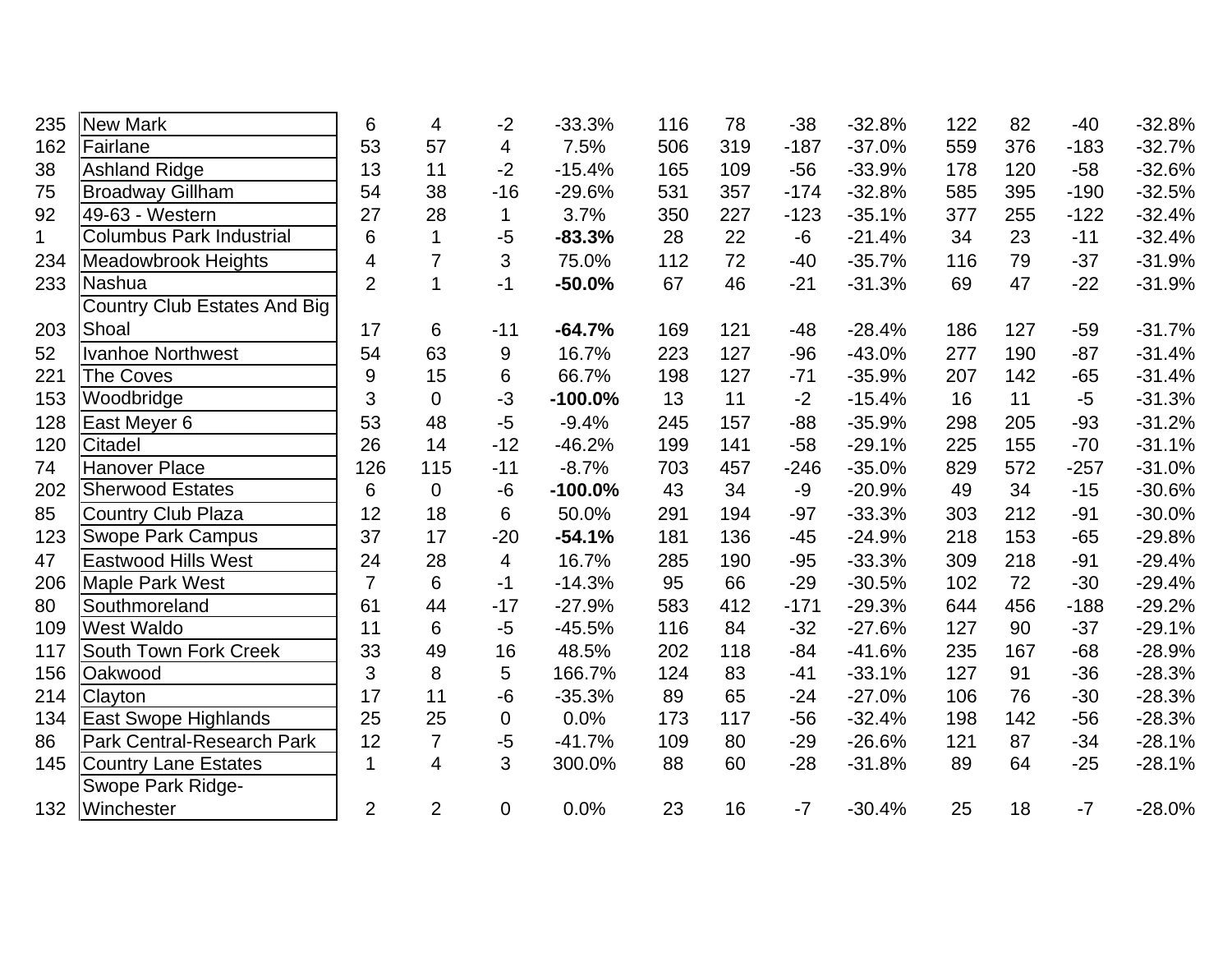| 70  | Volker                         | 42             | 34             | -8              | $-19.0%$ | 422 | 301 | $-121$ | $-28.7%$ | 464  | 335 | $-129$ | $-27.8%$ |
|-----|--------------------------------|----------------|----------------|-----------------|----------|-----|-----|--------|----------|------|-----|--------|----------|
| 113 | 49-63 - Eastern                | 60             | 52             | -8              | $-13.3%$ | 377 | 264 | $-113$ | $-30.0%$ | 437  | 316 | $-121$ | $-27.7%$ |
| 158 | <b>Royal Oaks</b>              | 3              | $\overline{4}$ | 1               | 33.3%    | 44  | 30  | $-14$  | $-31.8%$ | 47   | 34  | $-13$  | $-27.7%$ |
| 53  | <b>Ivanhoe Southwest</b>       | 79             | 80             | 1               | 1.3%     | 262 | 168 | $-94$  | $-35.9%$ | 341  | 248 | $-93$  | $-27.3%$ |
| 119 | <b>Blue Hills</b>              | 254            | 183            | $-71$           | $-28.0%$ | 817 | 604 | $-213$ | $-26.1%$ | 1071 | 787 | $-284$ | $-26.5%$ |
| 165 | <b>White Oak</b>               | $\overline{7}$ | 12             | 5               | 71.4%    | 77  | 50  | $-27$  | $-35.1%$ | 84   | 62  | $-22$  | $-26.2%$ |
| 18  | <b>Scarrit Point</b>           | 164            | 121            | $-43$           | $-26.2%$ | 589 | 435 | $-154$ | $-26.1%$ | 753  | 556 | $-197$ | $-26.2%$ |
| 44  | <b>Coachlight Square</b>       | 0              | $\overline{0}$ | $\mathbf 0$     | 0.0%     | 23  | 17  | -6     | $-26.1%$ | 23   | 17  | $-6$   | $-26.1%$ |
| 135 | Park Farms                     | 12             | 19             | $\overline{7}$  | 58.3%    | 193 | 133 | $-60$  | $-31.1%$ | 205  | 152 | $-53$  | $-25.9%$ |
| 201 | Glenhaven                      | 3              | 5              | $\overline{2}$  | 66.7%    | 86  | 61  | $-25$  | $-29.1%$ | 89   | 66  | $-23$  | $-25.8%$ |
| 23  | Parkview                       | 69             | 35             | $-34$           | $-49.3%$ | 144 | 123 | $-21$  | $-14.6%$ | 213  | 158 | $-55$  | $-25.8%$ |
| 8   | <b>Westside North</b>          | 50             | 59             | 9               | 18.0%    | 232 | 151 | $-81$  | $-34.9%$ | 282  | 210 | $-72$  | $-25.5%$ |
| 190 | <b>River View</b>              | 3              | 14             | 11              | 366.7%   | 111 | 71  | $-40$  | $-36.0%$ | 114  | 85  | $-29$  | $-25.4%$ |
| 20  | South Indian Mound             | 141            | 120            | $-21$           | $-14.9%$ | 893 | 658 | $-235$ | $-26.3%$ | 1034 | 778 | $-256$ | $-24.8%$ |
| 139 | Santa Fe Hills                 | 11             | 20             | 9               | 81.8%    | 152 | 103 | $-49$  | $-32.2%$ | 163  | 123 | $-40$  | $-24.5%$ |
| 218 | <b>Coves North</b>             | 34             | 21             | $-13$           | $-38.2%$ | 287 | 223 | $-64$  | $-22.3%$ | 321  | 244 | $-77$  | $-24.0%$ |
| 22  | North Blue Ridge               | 25             | 22             | $-3$            | $-12.0%$ | 170 | 129 | $-41$  | $-24.1%$ | 195  | 151 | $-44$  | $-22.6%$ |
| 136 | <b>Oldham Farms</b>            | 13             | 10             | $-3$            | $-23.1%$ | 114 | 89  | $-25$  | $-21.9%$ | 127  | 99  | $-28$  | $-22.0%$ |
| 154 | <b>Hidden Valley</b>           | 34             | 40             | $\,6$           | 17.6%    | 208 | 149 | $-59$  | $-28.4%$ | 242  | 189 | $-53$  | $-21.9%$ |
| 174 | Longview                       | 3              | $\mathbf{1}$   | $-2$            | $-66.7%$ | 29  | 24  | $-5$   | $-17.2%$ | 32   | 25  | $-7$   | $-21.9%$ |
| 200 | Winnwood                       | 34             | 16             | $-18$           | $-52.9%$ | 143 | 123 | $-20$  | $-14.0%$ | 177  | 139 | $-38$  | $-21.5%$ |
| 36  | <b>Western Blue Township</b>   | 14             | $\overline{7}$ | $-7$            | $-50.0%$ | 108 | 89  | $-19$  | $-17.6%$ | 122  | 96  | $-26$  | $-21.3%$ |
| 222 | <b>Platte Ridge</b>            | 17             | 16             | $-1$            | $-5.9%$  | 110 | 84  | $-26$  | $-23.6%$ | 127  | 100 | $-27$  | $-21.3%$ |
| 163 | <b>Stratford Estates</b>       | 40             | 46             | $6\phantom{1}6$ | 15.0%    | 139 | 95  | $-44$  | $-31.7%$ | 179  | 141 | $-38$  | $-21.2%$ |
| 130 | <b>Marlborough East</b>        | 29             | 36             | $\overline{7}$  | 24.1%    | 137 | 95  | $-42$  | $-30.7%$ | 166  | 131 | $-35$  | $-21.1%$ |
| 204 | <b>Foxwoods-Carriage Hills</b> | $\overline{2}$ | $\overline{2}$ | $\overline{0}$  | 0.0%     | 41  | 32  | $-9$   | $-22.0%$ | 43   | 34  | $-9$   | $-20.9%$ |
| 12  | Longfellow                     | 41             | 30             | $-11$           | $-26.8%$ | 280 | 224 | $-56$  | $-20.0%$ | 321  | 254 | $-67$  | $-20.9%$ |
| 127 | East Meyer 7                   | 37             | 45             | 8               | 21.6%    | 190 | 135 | $-55$  | $-28.9%$ | 227  | 180 | $-47$  | $-20.7%$ |
| 34  | <b>East Blue Valley</b>        | 52             | 47             | $-5$            | $-9.6%$  | 287 | 222 | $-65$  | $-22.6%$ | 339  | 269 | $-70$  | $-20.6%$ |
| 167 | Robandee South                 | 5              | 16             | 11              | 220.0%   | 151 | 108 | $-43$  | $-28.5%$ | 156  | 124 | $-32$  | $-20.5%$ |
| 133 | Strupwood                      | $\overline{0}$ | $\mathbf{1}$   | $\mathbf{1}$    | 0.0%     | 20  | 15  | $-5$   | $-25.0%$ | 20   | 16  | $-4$   | $-20.0%$ |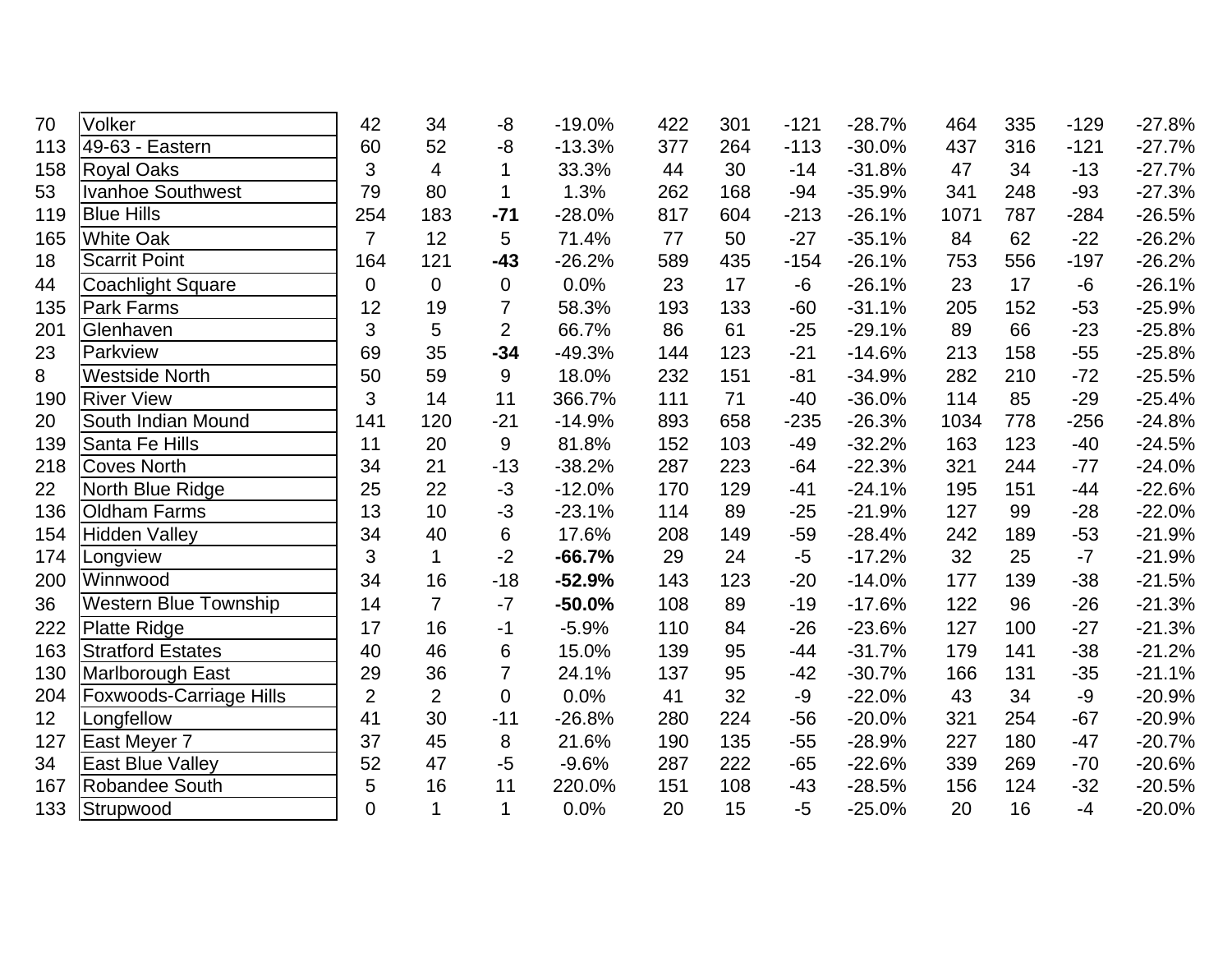| 224 | Royal Oaks North                            | 0   | 8              | 8                | 0.0%     | 35  | 20  | $-15$          | $-42.9%$ | 35  | 28  | $-7$   | $-20.0%$ |
|-----|---------------------------------------------|-----|----------------|------------------|----------|-----|-----|----------------|----------|-----|-----|--------|----------|
| 21  | Sheffield                                   | 78  | 68             | $-10$            | $-12.8%$ | 506 | 400 | $-106$         | $-20.9%$ | 584 | 468 | $-116$ | $-19.9%$ |
| 159 | <b>Terrace Lake Gardens</b>                 | 4   | $\mathbf{1}$   | $-3$             | $-75.0%$ | 52  | 44  | $-8$           | $-15.4%$ | 56  | 45  | $-11$  | $-19.6%$ |
| 118 | North Town Fork Creek                       | 104 | 110            | 6                | 5.8%     | 396 | 292 | $-104$         | $-26.3%$ | 500 | 402 | $-98$  | $-19.6%$ |
| 175 | <b>Highview Estates</b>                     | 12  | 13             | $\mathbf{1}$     | 8.3%     | 116 | 90  | $-26$          | $-22.4%$ | 128 | 103 | $-25$  | $-19.5%$ |
| 88  | <b>Sunset Hill</b>                          | 5   | 5              | $\overline{0}$   | 0.0%     | 72  | 57  | $-15$          | $-20.8%$ | 77  | 62  | $-15$  | $-19.5%$ |
| 178 | <b>Little Blue</b>                          | 12  | 14             | $\overline{2}$   | 16.7%    | 189 | 148 | $-41$          | $-21.7%$ | 201 | 162 | $-39$  | $-19.4%$ |
| 69  | <b>Manheim Park</b>                         | 99  | 72             | $-27$            | $-27.3%$ | 300 | 250 | $-50$          | $-16.7%$ | 399 | 322 | $-77$  | $-19.3%$ |
| 78  | South Hyde Park                             | 57  | 30             | $-27$            | $-47.4%$ | 407 | 347 | $-60$          | $-14.7%$ | 464 | 377 | $-87$  | $-18.8%$ |
| 58  | <b>Oak Park Northwest</b>                   | 132 | 104            | $-28$            | $-21.2%$ | 369 | 304 | $-65$          | $-17.6%$ | 501 | 408 | $-93$  | $-18.6%$ |
| 155 | Sechrest                                    | 4   | $\mathbf{1}$   | $-3$             | $-75.0%$ | 23  | 21  | $-2$           | $-8.7%$  | 27  | 22  | $-5$   | $-18.5%$ |
| 173 | <b>Kirkside</b>                             | 16  | 25             | 9                | 56.3%    | 97  | 68  | $-29$          | $-29.9%$ | 113 | 93  | $-20$  | $-17.7%$ |
| 231 | <b>KCI And 2nd Creek</b>                    | 27  | 21             | $-6$             | $-22.2%$ | 447 | 370 | $-77$          | $-17.2%$ | 474 | 391 | $-83$  | $-17.5%$ |
| 194 | Chaumiere                                   | 14  | 15             | $\mathbf 1$      | 7.1%     | 104 | 83  | $-21$          | $-20.2%$ | 118 | 98  | $-20$  | $-16.9%$ |
| 48  | <b>Vineyard Northwest</b>                   | 31  | 22             | -9               | $-29.0%$ | 101 | 88  | $-13$          | $-12.9%$ | 132 | 110 | $-22$  | $-16.7%$ |
| 115 | <b>Sheraton Estates</b>                     | 0   | $\overline{0}$ | $\mathbf 0$      | 0.0%     | 12  | 10  | $-2$           | $-16.7%$ | 12  | 10  | $-2$   | $-16.7%$ |
| 215 | Lakeview Terrace                            | 5   | $\mathbf{1}$   | $-4$             | $-80.0%$ | 31  | 29  | $-2$           | $-6.5%$  | 36  | 30  | $-6$   | $-16.7%$ |
| 59  | <b>Oak Park Southwest</b>                   | 74  | 50             | $-24$            | $-32.4%$ | 195 | 176 | $-19$          | $-9.7%$  | 269 | 226 | $-43$  | $-16.0%$ |
| 50  | <b>Vineyard Estates</b>                     | 26  | 11             | $-15$            | $-57.7%$ | 63  | 64  | $\mathbf 1$    | 1.6%     | 89  | 75  | $-14$  | $-15.7%$ |
| 125 | <b>Foxtown East</b>                         | 23  | 10             | $-13$            | $-56.5%$ | 57  | 58  | $\mathbf 1$    | 1.8%     | 80  | 68  | $-12$  | $-15.0%$ |
| 27  | <b>Wendell Phillips</b>                     | 94  | 54             | $-40$            | $-42.6%$ | 341 | 318 | $-23$          | $-6.7%$  | 435 | 372 | $-63$  | $-14.5%$ |
| 45  | Lewis Heights                               | 15  | 21             | 6                | 40.0%    | 153 | 123 | $-30$          | $-19.6%$ | 168 | 144 | $-24$  | $-14.3%$ |
| 211 | <b>Gracemor-Randolph Corners</b>            | 8   | 6              | $-2$             | $-25.0%$ | 132 | 114 | $-18$          | $-13.6%$ | 140 | 120 | $-20$  | $-14.3%$ |
|     | <b>Blenheim Square-Research</b>             |     |                |                  |          |     |     |                |          |     |     |        |          |
| 122 | Hospital<br><b>Central Blue Valley/Park</b> | 29  | 44             | 15               | 51.7%    | 310 | 247 | $-63$          | $-20.3%$ | 339 | 291 | $-48$  | $-14.2%$ |
| 32  | <b>Tower Gardens</b>                        | 62  | 57             | $-5$             | $-8.1%$  | 216 | 182 | $-34$          | $-15.7%$ | 278 | 239 | $-39$  | $-14.0%$ |
| 141 |                                             | 18  | 16             | $-2$             | $-11.1%$ | 113 | 97  | $-16$          | $-14.2%$ | 131 | 113 | $-18$  | $-13.7%$ |
|     | Legacy East<br><b>Ruskin Hills</b>          | 28  | 31             |                  | 10.7%    | 170 | 140 |                | $-17.6%$ | 198 | 171 | $-27$  | $-13.6%$ |
| 170 |                                             | 18  | 18             | 3<br>$\mathbf 0$ |          |     | 179 | $-30$<br>$-31$ |          | 228 | 197 | $-31$  |          |
| 35  | <b>Blue Valley Industrial</b>               |     |                |                  | 0.0%     | 210 |     |                | $-14.8%$ |     |     |        | $-13.6%$ |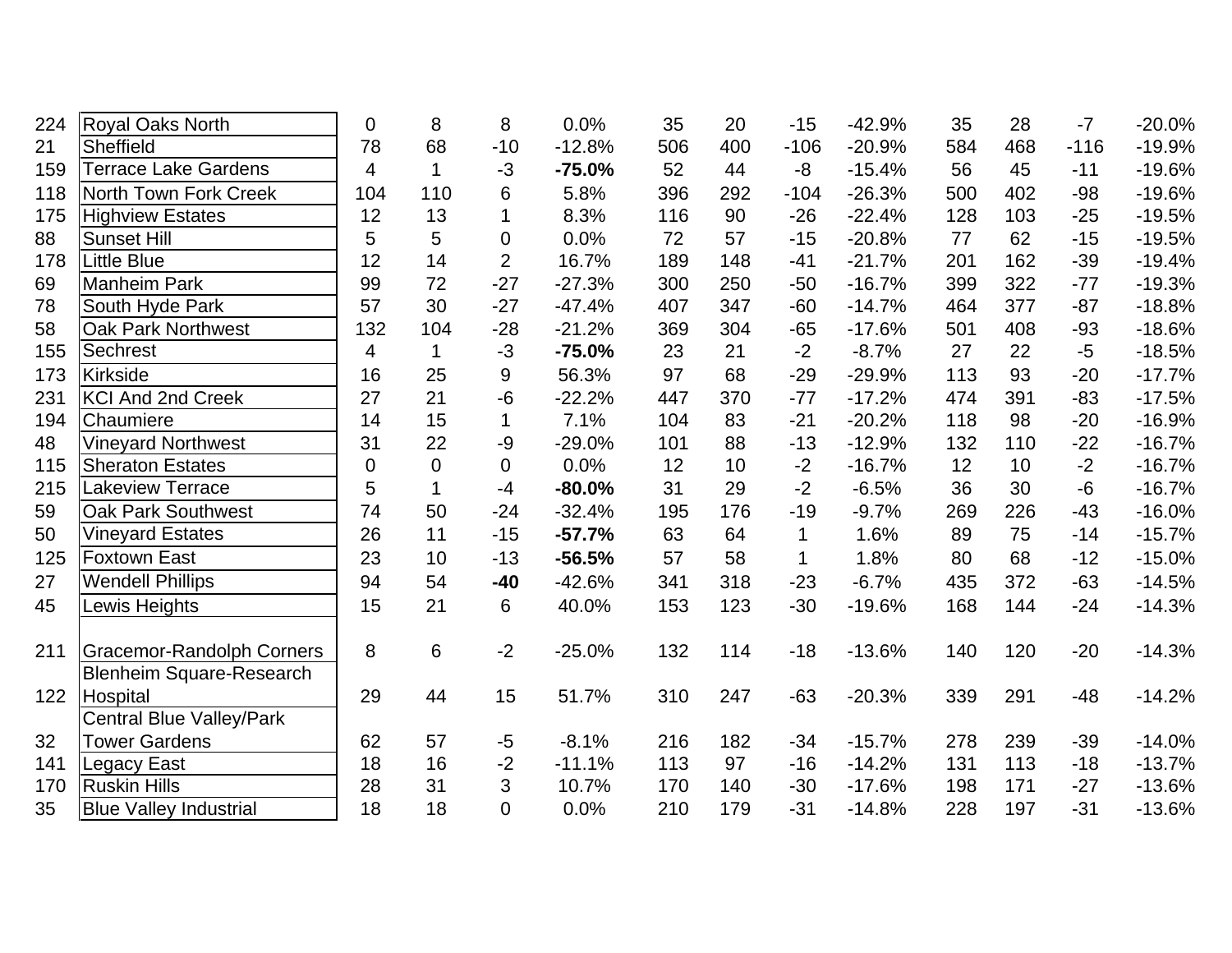| 143 | <b>Willow Creek</b>                | 10             | 22             | 12             | 120.0%   | 228 | 184 | $-44$          | $-19.3%$ | 238 | 206 | $-32$ | $-13.4%$ |
|-----|------------------------------------|----------------|----------------|----------------|----------|-----|-----|----------------|----------|-----|-----|-------|----------|
| 72  | Roanoke                            | 13             | 4              | -9             | $-69.2%$ | 60  | 60  | $\mathbf 0$    | 0.0%     | 73  | 64  | $-9$  | $-12.3%$ |
|     | Line Creek And Northern            |                |                |                |          |     |     |                |          |     |     |       |          |
| 230 | <b>Heights</b>                     | 10             | 11             | 1              | 10.0%    | 96  | 82  | $-14$          | $-14.6%$ | 106 | 93  | $-13$ | $-12.3%$ |
| 56  | <b>Key Coalition</b>               | 120            | 114            | $-6$           | $-5.0%$  | 438 | 376 | $-62$          | $-14.2%$ | 558 | 490 | $-68$ | $-12.2%$ |
| 116 | Swope Parkway- Elmwood             | 80             | 83             | 3              | 3.8%     | 277 | 231 | $-46$          | $-16.6%$ | 357 | 314 | $-43$ | $-12.0%$ |
| 68  | <b>Squier Park</b>                 | 23             | 20             | $-3$           | $-13.0%$ | 79  | 70  | $-9$           | $-11.4%$ | 102 | 90  | $-12$ | $-11.8%$ |
| 166 | Fairwood And Robandee              | 28             | 77             | 49             | 175.0%   | 247 | 166 | $-81$          | $-32.8%$ | 275 | 243 | $-32$ | $-11.6%$ |
| 29  | <b>East Community Team North</b>   | 95             | 103            | 8              | 8.4%     | 572 | 487 | $-85$          | $-14.9%$ | 667 | 590 | $-77$ | $-11.5%$ |
| 33  | <b>West Blue Valley</b>            | 42             | 49             | $\overline{7}$ | 16.7%    | 295 | 252 | $-43$          | $-14.6%$ | 337 | 301 | $-36$ | $-10.7%$ |
| 62  | <b>Palestine East</b>              | 38             | 21             | $-17$          | $-44.7%$ | 115 | 116 | $\mathbf{1}$   | 0.9%     | 153 | 137 | $-16$ | $-10.5%$ |
| 26  | 18th and Vine/Downtown             | 23             | 29             | 6              | 26.1%    | 176 | 150 | $-26$          | $-14.8%$ | 199 | 179 | $-20$ | $-10.1%$ |
|     | <b>Palestine WEst And Oak Park</b> |                |                |                |          |     |     |                |          |     |     |       |          |
| 61  | Northeast                          | 36             | 32             | $-4$           | $-11.1%$ | 164 | 148 | $-16$          | $-9.8%$  | 200 | 180 | $-20$ | $-10.0%$ |
| 210 | <b>Maple Park</b>                  | 5              | 11             | 6              | 120.0%   | 68  | 55  | $-13$          | $-19.1%$ | 73  | 66  | $-7$  | $-9.6%$  |
| 19  | North Indian Mound                 | 66             | 85             | 19             | 28.8%    | 522 | 448 | $-74$          | $-14.2%$ | 588 | 533 | $-55$ | $-9.4%$  |
| 197 | Cooley Highlands                   | 9              | 12             | 3              | 33.3%    | 74  | 64  | $-10$          | $-13.5%$ | 83  | 76  | $-7$  | $-8.4%$  |
| 9   | <b>Westside South</b>              | 31             | 55             | 24             | 77.4%    | 180 | 142 | $-38$          | $-21.1%$ | 211 | 197 | $-14$ | $-6.6%$  |
| 137 | <b>Hillcrest</b>                   | 20             | 11             | -9             | $-45.0%$ | 104 | 105 | $\mathbf{1}$   | 1.0%     | 124 | 116 | $-8$  | $-6.5%$  |
| 57  | Santa Fe                           | 70             | 77             | $\overline{7}$ | 10.0%    | 311 | 280 | $-31$          | $-10.0%$ | 381 | 357 | $-24$ | $-6.3%$  |
| 223 | <b>Park Forest</b>                 | $\overline{4}$ | 9              | 5              | 125.0%   | 79  | 69  | $-10$          | $-12.7%$ | 83  | 78  | $-5$  | $-6.0%$  |
|     | Country Valley-Hawthorn            |                |                |                |          |     |     |                |          |     |     |       |          |
| 177 | Square                             | 6              | 3              | $-3$           | $-50.0%$ | 73  | 72  | $-1$           | $-1.4%$  | 79  | 75  | $-4$  | $-5.1%$  |
| 60  | <b>Oak Park Southeast</b>          | 70             | 26             | $-44$          | $-62.9%$ | 199 | 230 | 31             | 15.6%    | 269 | 256 | $-13$ | $-4.8%$  |
| 51  | <b>Mount Hope</b>                  | 14             | 33             | 19             | 135.7%   | 76  | 53  | $-23$          | $-30.3%$ | 90  | 86  | $-4$  | $-4.4%$  |
| 198 | <b>Chouteau Estates</b>            | 3              | 3              | $\mathbf 0$    | 0.0%     | 72  | 69  | $-3$           | $-4.2%$  | 75  | 72  | $-3$  | $-4.0%$  |
| 236 | Gashland                           | 28             | 11             | $-17$          | $-60.7%$ | 184 | 193 | 9              | 4.9%     | 212 | 204 | $-8$  | $-3.8%$  |
| 14  | <b>Columbus Park</b>               | 18             | 12             | $-6$           | $-33.3%$ | 92  | 94  | $\overline{2}$ | 2.2%     | 110 | 106 | $-4$  | $-3.6%$  |
| 31  | South Blue Valley                  | 86             | 80             | $-6$           | $-7.0%$  | 315 | 308 | $-7$           | $-2.2%$  | 401 | 388 | $-13$ | $-3.2%$  |
| 207 | <b>Winnwood Gardens</b>            | 6              | $\overline{7}$ | $\mathbf 1$    | 16.7%    | 34  | 32  | $-2$           | $-5.9%$  | 40  | 39  | $-1$  | $-2.5%$  |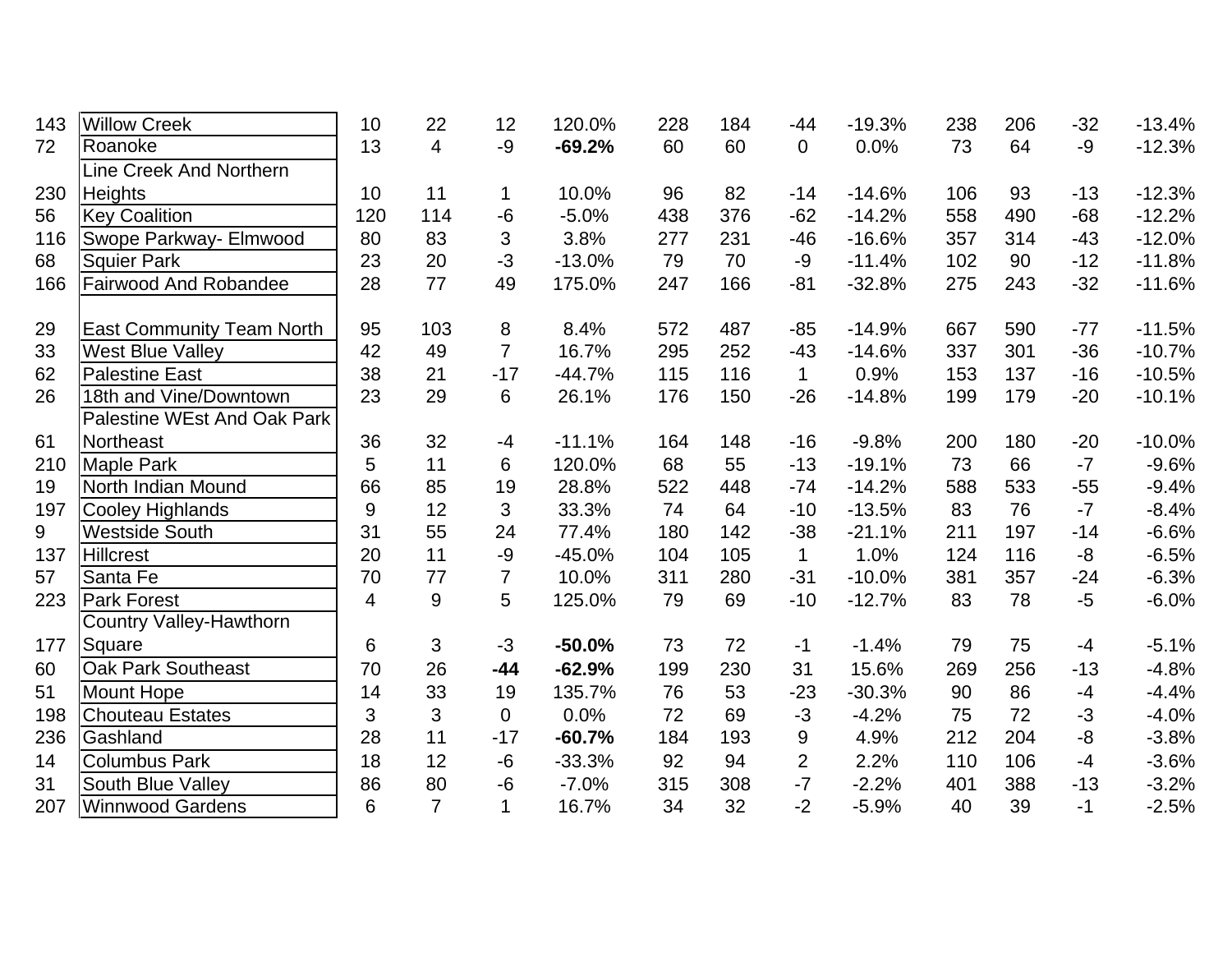| 30             | <b>East Community Team South</b>   | 149              | 160            | 11               | 7.4%     | 551 | 524 | $-27$                    | $-4.9%$ | 700 | 684 | $-16$          | $-2.3%$ |
|----------------|------------------------------------|------------------|----------------|------------------|----------|-----|-----|--------------------------|---------|-----|-----|----------------|---------|
| 126            | Noble and Gregory Ridge            | 35               | 41             | 6                | 17.1%    | 171 | 163 | $-8$                     | $-4.7%$ | 206 | 204 | $-2$           | $-1.0%$ |
| 42             | <b>Stayton Meadows</b>             | 1                | $\overline{7}$ | 6                | 600.0%   | 92  | 86  | $-6$                     | $-6.5%$ | 93  | 93  | $\mathbf 0$    | 0.0%    |
| 220            | <b>Platte Brook North</b>          | 3                | 3              | $\pmb{0}$        | 0.0%     | 102 | 102 | $\mathbf 0$              | 0.0%    | 105 | 105 | $\mathbf 0$    | 0.0%    |
| 138            | <b>Western Hills</b>               | 19               | 14             | $-5$             | $-26.3%$ | 235 | 242 | $\overline{7}$           | 3.0%    | 254 | 256 | $\overline{2}$ | 0.8%    |
| 28             | <b>Washington Wheatley</b>         | 86               | 83             | $-3$             | $-3.5%$  | 329 | 338 | $9\,$                    | 2.7%    | 415 | 421 | 6              | 1.4%    |
| 239            | Ridgefield                         | $\mathbf 0$      | 4              | 4                | 0.0%     | 69  | 66  | $-3$                     | $-4.3%$ | 69  | 70  |                | 1.4%    |
| 108            | <b>Ward Parkway Plaza</b>          | 6                | $\overline{2}$ | $-4$             | $-66.7%$ | 39  | 44  | 5                        | 12.8%   | 45  | 46  | 1              | 2.2%    |
| 226            | <b>Hawthorne And Picture Hills</b> | 9                | $\overline{7}$ | $-2$             | $-22.2%$ | 55  | 59  | $\overline{\mathcal{A}}$ | 7.3%    | 64  | 66  | $\overline{2}$ | 3.1%    |
| 5              | Paseo West                         | 68               | 78             | 10               | 14.7%    | 181 | 180 | $-1$                     | $-0.6%$ | 249 | 258 | 9              | 3.6%    |
| 49             | Vineyard                           | 41               | 41             | $\boldsymbol{0}$ | 0.0%     | 142 | 149 | $\overline{7}$           | 4.9%    | 183 | 190 | $\overline{7}$ | 3.8%    |
| $\overline{2}$ | <b>River Market</b>                | 23               | 16             | $-7$             | $-30.4%$ | 207 | 223 | 16                       | 7.7%    | 230 | 239 | $9$            | 3.9%    |
| 17             | Lykins                             | 155              | 212            | 57               | 36.8%    | 796 | 780 | $-16$                    | $-2.0%$ | 951 | 992 | 41             | 4.3%    |
| 169            | <b>Hickman Mills South</b>         | 30               | 33             | 3                | 10.0%    | 104 | 108 | $\overline{4}$           | 3.8%    | 134 | 141 | $\overline{7}$ | 5.2%    |
|                | <b>Tanglewood And Regency</b>      |                  |                |                  |          |     |     |                          |         |     |     |                |         |
| 216            | <b>North</b>                       | $\boldsymbol{9}$ | 15             | 6                | 66.7%    | 216 | 223 | $\overline{7}$           | 3.2%    | 225 | 238 | 13             | 5.8%    |
| 152            | <b>Mission Lake</b>                | $\overline{4}$   | 3              | $-1$             | $-25.0%$ | 89  | 96  | $\overline{7}$           | 7.9%    | 93  | 99  | 6              | 6.5%    |
| 16             | Independence Plaza                 | 80               | 113            | 33               | 41.3%    | 351 | 349 | $-2$                     | $-0.6%$ | 431 | 462 | 31             | 7.2%    |
| 171            | <b>Ruskin Heights</b>              | 68               | 103            | 35               | 51.5%    | 279 | 271 | $-8$                     | $-2.9%$ | 347 | 374 | 27             | 7.8%    |
| 232            | Outer Gashland-Nashua              | 5                | 8              | 3                | 60.0%    | 70  | 73  | 3                        | 4.3%    | 75  | 81  | 6              | 8.0%    |
| 209            | Winnetonka                         | $\overline{7}$   | 11             | 4                | 57.1%    | 91  | 95  | $\overline{\mathcal{A}}$ | 4.4%    | 98  | 106 | 8              | 8.2%    |
| 3              | Quality Hill                       | 32               | 11             | $-21$            | $-65.6%$ | 292 | 340 | 48                       | 16.4%   | 324 | 351 | 27             | 8.3%    |
| 15             | <b>Pendleton Heights</b>           | 96               | 120            | 24               | 25.0%    | 380 | 396 | 16                       | 4.2%    | 476 | 516 | 40             | 8.4%    |
| 111            | <b>Rolling Meadows</b>             | 6                | $\overline{7}$ | $\mathbf 1$      | 16.7%    | 52  | 57  | 5                        | 9.6%    | 58  | 64  | 6              | 10.3%   |
| 219            | <b>Barry Harbour</b>               | 6                | 8              | $\overline{2}$   | 33.3%    | 128 | 141 | 13                       | 10.2%   | 134 | 149 | 15             | 11.2%   |
| 63             | Ingleside                          | 34               | 40             | 6                | 17.6%    | 196 | 220 | 24                       | 12.2%   | 230 | 260 | 30             | 13.0%   |
| 240            | <b>Shoal Creek</b>                 | 18               | 31             | 13               | 72.2%    | 458 | 516 | 58                       | 12.7%   | 476 | 547 | 71             | 14.9%   |
|                | Self Help Neighborhood             |                  |                |                  |          |     |     |                          |         |     |     |                |         |
| 124            | Council                            | 67               | 58             | $-9$             | $-13.4%$ | 193 | 246 | 53                       | 27.5%   | 260 | 304 | 44             | 16.9%   |
| 24             | <b>Forgotton Homes</b>             | 6                | $\overline{4}$ | $-2$             | $-33.3%$ | 39  | 49  | 10                       | 25.6%   | 45  | 53  | 8              | 17.8%   |
| 131            | <b>Brown Estates</b>               | $\overline{4}$   | 5              | $\mathbf{1}$     | 25.0%    | 62  | 74  | 12                       | 19.4%   | 66  | 79  | 13             | 19.7%   |
|                |                                    |                  |                |                  |          |     |     |                          |         |     |     |                |         |

Г